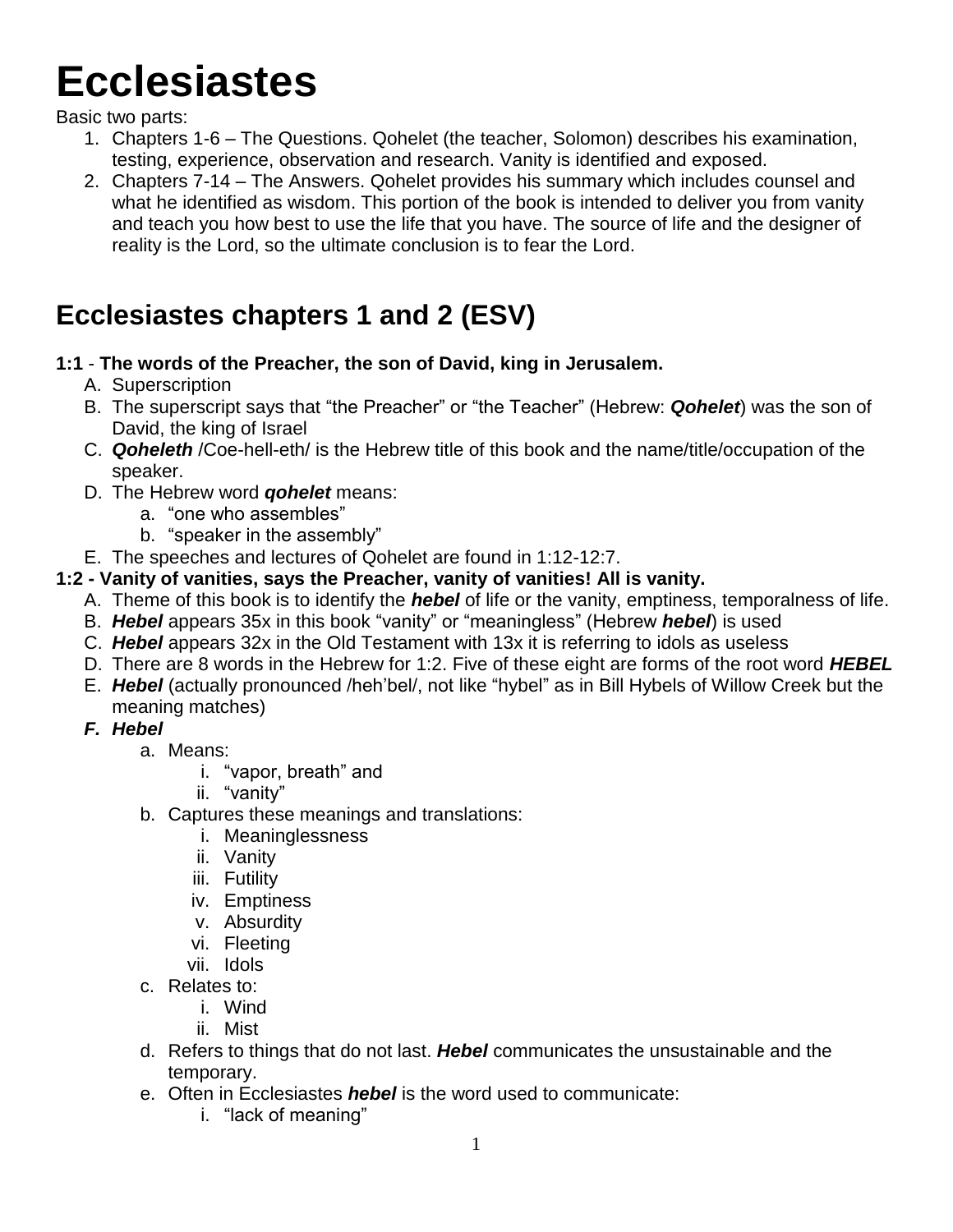- ii. "lack of endurance"
- f. When the Hebrew repeats *hebel* as in "*hebel hebel*" is means:
	- i. "complete meaningless"
	- ii. "vanity of vanities"
- G. *Hebel* is used in:
	- a. Isaiah 57:13 to refer to "wind"
	- b. Proverbs 21:6 to "a fleeting vapor"
	- c. Psalms 144:4 man is like a breath (*hebel*)
	- d. Jeremiah 16:19 uses *hebel* to refer to things that are deceitful and ineffective
	- e. Zechariah 10:2 says that idols give comfort that is empty and momentary. Thus, in perspective of reality idols are a delusion and a lie.
	- f. Proverbs 8:14, *hebel* means absurd when seen in the light of Truth and Reality.
	- g. Injustice is contrary to Reality and thus is considered *hebel* or an absurdity in:
		- i. Ecc. 2:14-15
		- ii. Ecc. 2:18-21
	- h. How the word *hebel* is used in the text helps understand the word, OR BETTER, we need to learn the meaning of the Hebrew word *hebel* and let it speak for itself when it appears in the text!
	- i. It seems Ecclesiastes is warning against people living their lives in pursuit of temporary, absurd, empty, priorities that are contrary to Reality. Yet, on the surface our own life and existence can appear to be *hebel*. Yet, because there is a God there is something bigger happening that is NOT *hebel*. Since our on nature is only experience in a *hebel* existence and in a hebel creation it is hard (and, maybe impossible) to see anything more than *hebel*.
	- j. Paul seems to be referring to this when he explains our hope for escaping this incomprehensible "vanity" in Romans 8:12-39.

**1:3-11** is a unit that can be organized like this:

# **Ecclesiastes 1:3-11 Comparison**



Point of 1:3-11 – Life in this world is a monotonous prison that requires us to distract ourselves of the truth of this *hebel*.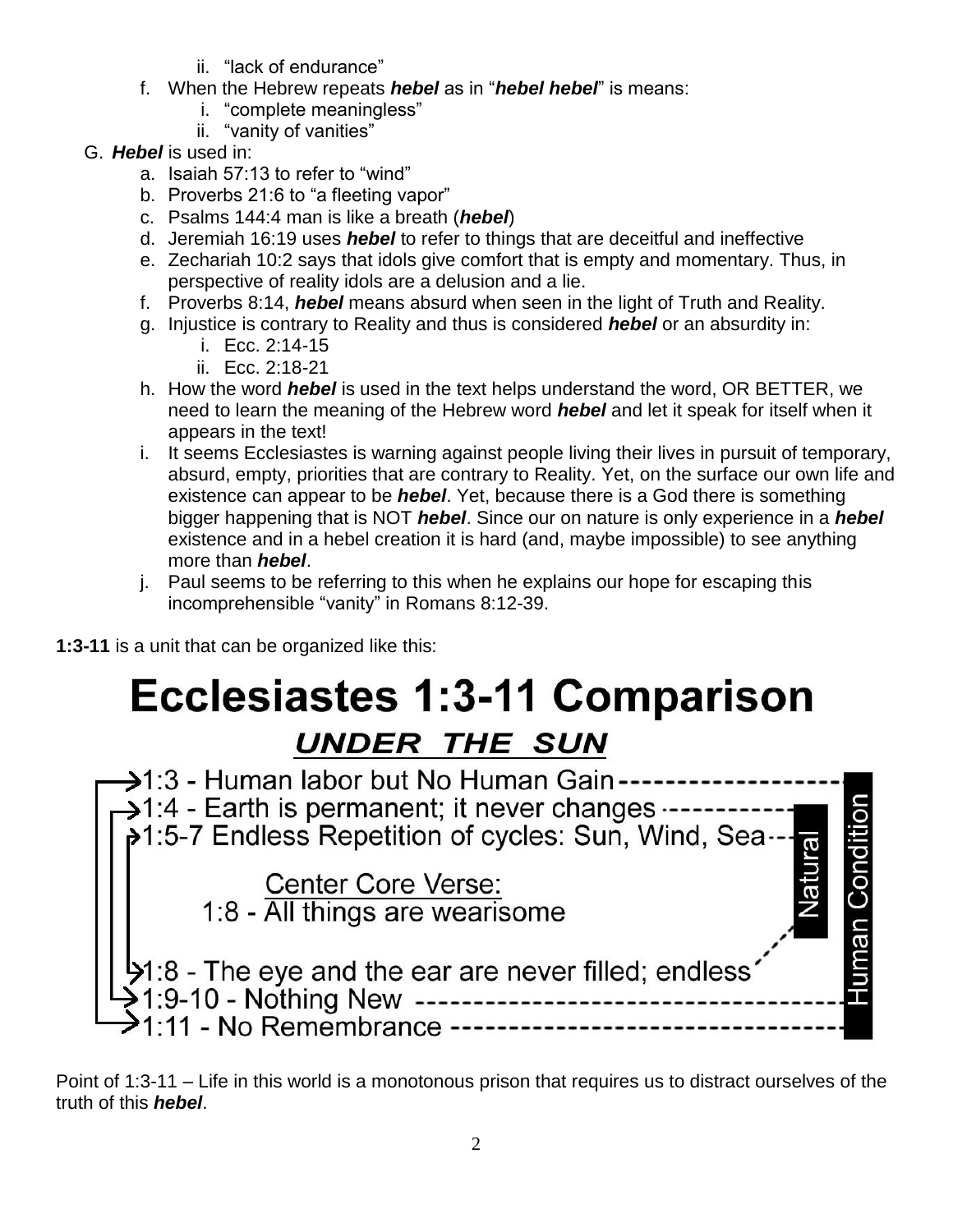Common Words or Phrases

- 1. Under the Sun is used 29 times in Ecclesiastes, but zero times in all the other books.
- 2. "Wind" translated from Hebrew *ruah*
	- a. *Ruah* means "wind", "breath", "spirit."
	- b. Wind is considered in this book to be a non-productive movement
	- c. Wind is considered to move in a continuous cycle as if moving in a circular pattern which always returns having accomplished nothing
	- d. "chasing after wind" is an image of meaninglessness, vanity, emptiness, etc.
	- e. "chasing after the wind" is meaningless or *hebel* because:
		- i. You cannot catch the wind.
		- ii. If you do catch the wind, you have nothing.
- 3. "Things" is from Hebrew *debarim* which means "things" or "words"
- 4. *Dor* means:
	- a. "generations" when referring to cycles of humanity
	- b. "cycles" when referring to cycles of nature such as seasons

#### **1:3** - **What does man gain by all the toil at which he toils under the sun?**

- A. Looking for profit or gain
- B. Qohelet's use of "under the sun" identifies the arena available for his research.
- C. After death you have no gain/profit left
- D. (The concept that you could gain something for human kind or leave something behind for others will be addressed as also ineffective later.)

#### **1:4** - **A generation goes, and a generation comes, but the earth remains forever.**

- A. Nature wins! Men are consumed and time moves on. Humans have no lasting impact on creation.
- B. Nothing changes, even though men are constantly active in trying to make changes.
- C. Jerome said:
	- a. "What is move vain than this vanity: that the earth, which was made for humans, stays but humans themselves, the lords of the earth, suddenly dissolve into dust?"
- D. The word *dor* means
	- a. "generations" referring to humans
	- b. "cycles" which would refer to seasons and nature

#### **1:5** - **The sun rises, and the sun goes down, and hastens to the place where it rises.**

- A. Three illustrations of things that never change, but whose cycle is a continuous *hebel*:
	- a. Sun
	- b. Wind
	- c. Water
- B. The three illustrations of nature would seem to support the translation of the Hebrew word *dor* as "cycles" of nature instead of "generations" of men, but both concepts are correct.
- C. The illustration of the Sun's cycle perfectly captures the image on monotonous *hebel*.
- D. The word "hurries" is the Hebrew word *sa ap* meaning "to pant" like a runner breathing heavily in a race.
- E. The translation is "and to its place pants (*sa ap*)" This "panting" can be positive or negative depending on what Qohelet is trying to say:
	- a. Negative = panting with exhaustion as in Isaiah 42:14
	- b. Positive = panting for God's word as in Psalm 119:13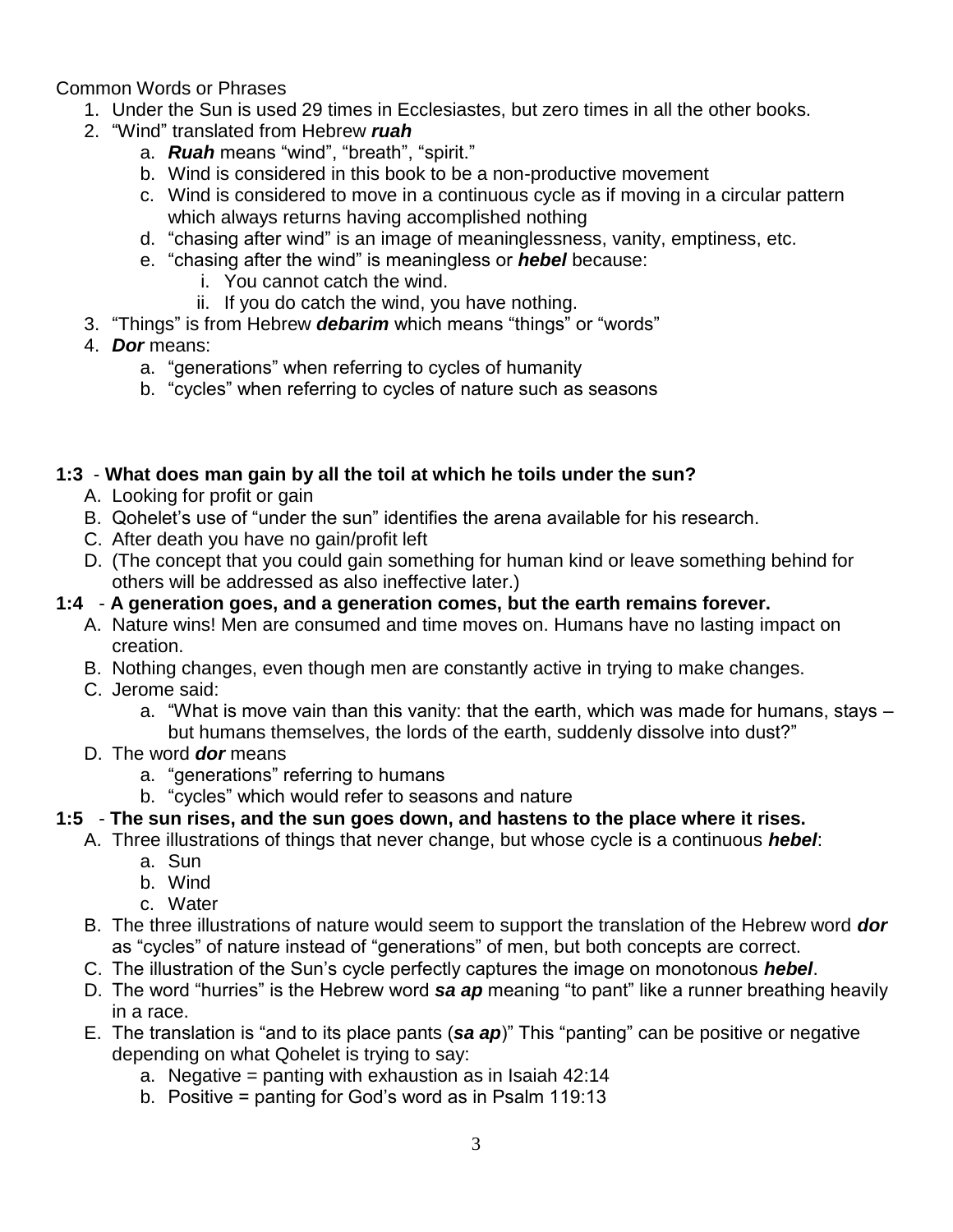#### **1:6** - **The wind blows to the south and goes around to the north; around and around goes the wind, and on its circuits the wind returns.**

- A. The Sun travels East to West, but the wind might be considered to be traveling North and South. So, as the Sun goes around and around East to West, the wind goes around and around North to South.
- B. The wind creates the illusion it is displaying an impressive force, but actually the wind is merely blowing in circles. Nothing is ever accomplished by the wind.

#### **1:7** - **All streams run to the sea, but the sea is not full; to the place where the streams flow, there they flow again.**

- A. The Dead Sea might be in mind of the writer since it was geographically very close and it is the world's greatest example of this principle.
- B. This could be an illustration of what Paul is referring to in Romans 8:19-21 as "frustration", because even with all the power and movement in the universe, nothing really ever happens.
- C. The point here is most likely this: The rivers are always flowing and emptying into the Sea, but the Seas never fill up.
- D. Even though we often try to see Solomon addressing in these verses the water cycle that causes evaporation to create precipitation, this is probably not the point.

#### **1:8** - **All things are full of weariness; a man cannot utter it; the eye is not satisfied with seeing, nor the ear filled with hearing.**

- A. This verse is key to rightly establishing the negative, pessimistic tone for Qohelet having mentioned these cycles (*dor*)
- B. The mention of generations (*dor*, endless cycles), the Sun, wind, and water makes the point: Human life is dull and unfulfilling.
- C. Dabar is the Hebrew for "things" or "words".
	- a. Literally this verse could say: "A man is not able to say"
	- b. Which would translate as:
		- i. "A man is not able to say or express the weariness, the vanity, the emptiness of creation."
		- ii. "The weariness and emptiness of creation cannot be expressed by man"
	- c. This concept is similar to Paul being in the presence of God and seeing things in the glory of God that man cannot express since man has not been allowed the capacity to express things that are beyond this state of *hebel*.
		- i. 2 Corinthians 12:2-4 "I know a man in Christ who fourteen years ago was caught up to the third heaven – whether in the body or out of the body I do not know, God knows. And, I know that this man was caught up into paradise – whether in the body or out of the body I do not know, God knows – and he heard things that cannot be told, which man may not utter."
- D. "All things" (Hebrew *dabar*) reminds me of:
	- a. Romans 8:28 "We know that for those who love God all things work together for good…"
	- b. Romans 8:36-37 " 'For your sake we are being killed all the day long; we are regarded as sheep to be slaughtered.' No, in all these things we are more than conquerors through him who loved us."
	- c. Romans 8:39 "…nor anything else in all creation, will be able to separate us from the love of God in Christ Jesus our Lord."

E.

**1:9** - **What has been is what will be, and what has been done is what will be done, and there is nothing new under the sun.**

- A. Qohelet now turns to history as an example to prove his point.
- B. History itself is going nowhere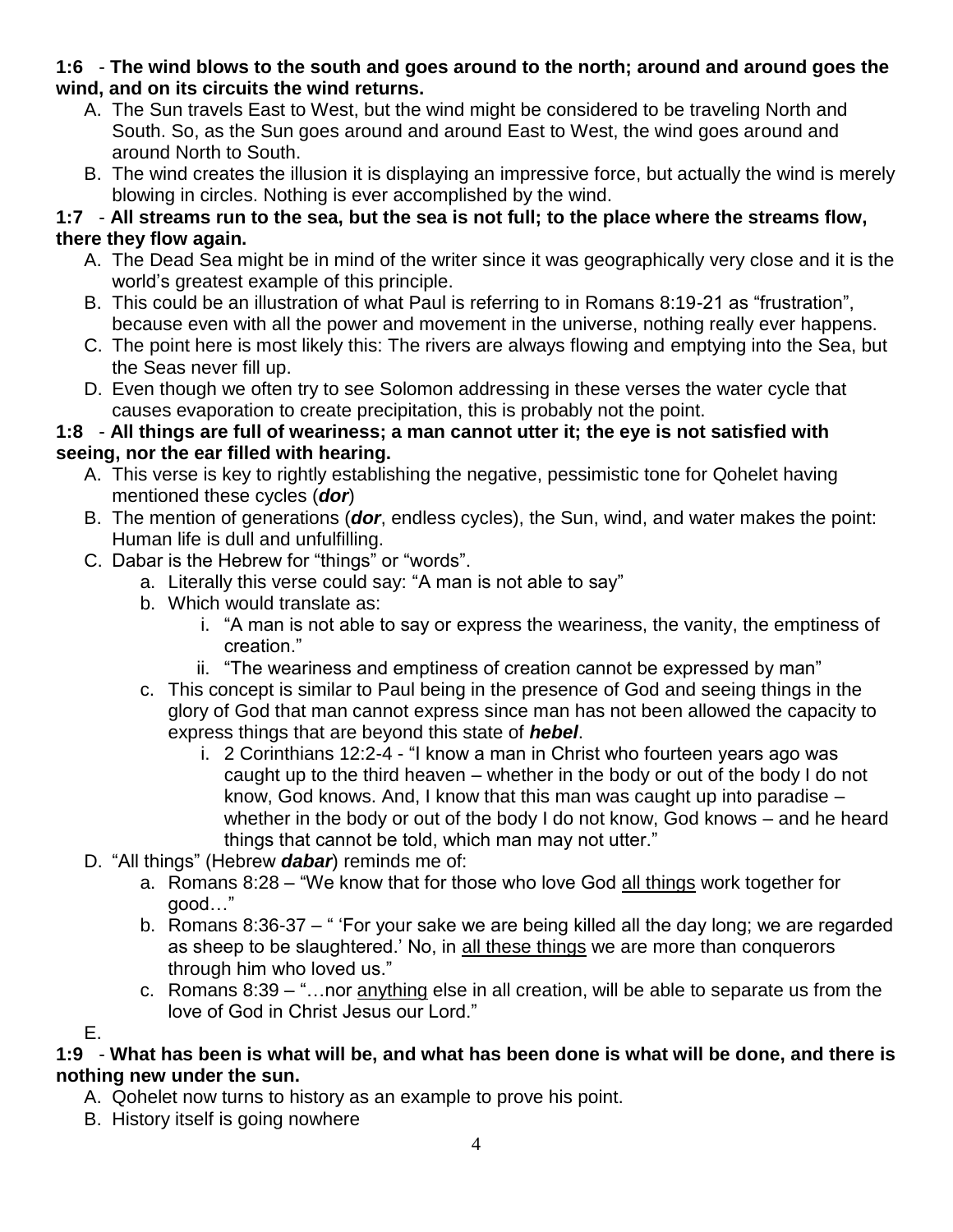- C. Human history is a meaningless cycle
- D. Hebrew biblical history is a progressing spiral
- E. But, to the human view of knowledge and experience the ultimate end can not be understood.

#### **1:10** - **Is there a thing of which it is said, "See, this is new"? It has been already in the ages before us.**

- A. Qohelet addresses a potential argument that could be voiced against his previous conclusion
- B. The argument is even stronger today.
- C. The argument could be:
	- a. Surely things are new. Things are changing! We have seen new things appear in history! Even new things have occurred even in our own lifetime!
- D. Qohelet's point addresses and answers the following:
	- a. New technology is merely forgotten knowledge that has been rediscovered.
	- b. New things are still being used by the same old Adam-man for the same old reason with the same old priorities by the same old motivation.
- E. "Here is a common expression" is literally:
	- a. "There is a word that it/he says"
	- b. Hebrew: "en dabar 'amar "
	- c. This may simply be introducing the following quote or "word" (*dabar* that follows in the next verse

#### **1:11** - **There is no remembrance of former things, nor will there be any remembrance of later things yet to be among those who come after.**

- A. The reason we think it is new is we have forgotten so much of the past people, events and things.
- B. Our ignorance makes us think we are original.
- C. Technically a there are two Logic Problems, but this is overstressing the intent:
	- a. Problem number one:
		- i. Qohelet says there is no remembrance of those who came before
		- ii. YET, Qohelet also says that what is has already been.
		- iii. PROBLEM: If no one remembers how can someone say it has already been
		- iv. RESOLUTION: It proves that it is because of *hebel* (temporal, emptiness) of life no one remembers the people or the accomplishments of the past so what is "new" is really just the repetition of a cycle of what has already happened and been forgotten.
	- b. Problem number two:
		- i. Qohelet says that in the future no one will remember
		- ii. YET, Qohelet also says in this book that no one knows the future.
		- iii. PROBLEM: If no one knows the future then how do they know that in the future no one will remember.
		- iv. RESOLUTION: This book proves one sure thing: *hebel* (vanity, meaninglessness). So, based on this established fact we know that even though we do not know the future we can be sure that the future will not remember us!

#### **1:12** - **I the Preacher have been king over Israel in Jerusalem.**

- A. Solomon was king (and, still is at the time of this writing)
- B. Solomon is writing as the Qohelet who was also the king
- C. This verse is not saying Solomon is dead.

**1:13** - **And I applied my heart to seek and to search out by wisdom all that is done under heaven. It is an unhappy business that God has given to the children of man to be busy with.**

- A. Qohelet was committed to learning, acquiring wisdom and gaining knowledge.
- B. It was not a pleasant task.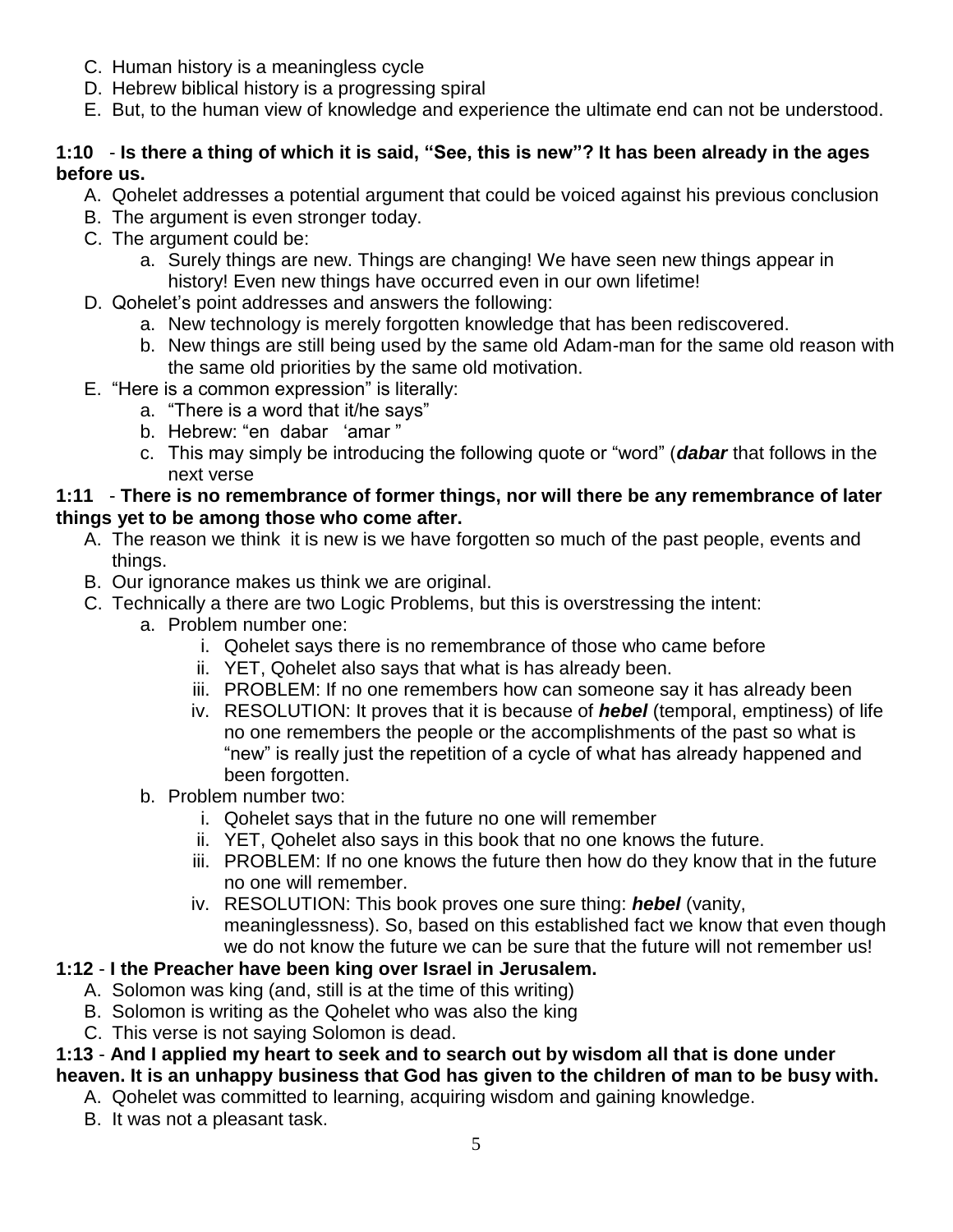- C. It was a burdensome task because:
	- a. It was an impossible project to complete.
	- b. Some key information was hidden from man:
		- i. Deep in creation
		- ii. Deep in philosophy
		- iii. Completely out of man's reach in another dimension.
- D. 1 Kings 4:29-34 Solomon's wisdom
- E. 1 Corinthians 3:19 man's limit

#### **1:14** - **I have seen everything that is done under the sun, and behold, all is vanity and a striving after wind.**

- A. All of Qohelet's work and research is dated and will ultimately be outdated, updated, lost with death, disappear into oblivion.
- B. The intellectual challenge is "chasing after wind" which means:
	- a. You can never catch the wind
	- b. If you did catch the wind you would have nothing.
- **1:15 What is crooked cannot be made straight, and what is lacking cannot be counted.**
	- A. Twisted = Cannot be solved
	- B. Lacking = Information needed to continue is missing
	- C. Point: Man is limited by personal ability and accessible information

### **1:16** - **I said in my heart, "I have acquired great wisdom, surpassing all who were over**

- **Jerusalem before me, and my heart has had great experience of wisdom and knowledge."**
	- A. With having reached the ceiling of intellectual pursuit of wisdom Qohelet now turns to simpler things of the temporal side of humanity.
	- B. He calls the temporal/carnal side "foolishness"
	- C. This "foolishness" is to be contrasted with the pursuit of understanding and unraveling philosophical questions beyond human ability.
	- D. The "foolishness" is not referring to stupid, wasteful, immature or sinful behavior.
	- E. "Foolishness" in Qohelet text refers to the carnal side of life which will include:
		- a. building and construction
		- b. attaining wealth and business success
		- c. pleasures
		- d. entertainment
		- e. physical activities
		- f. (again, this is not "sinful" behavior, but merely an engaging in the natural state of man without seeking to understand the wisdom Qohelet failed to fully attain.)
	- F. Qohelet will occupy his thoughts and time with human activity.
	- G. Qohelet had previously attempted to unravel humanity's limit concerning the fullness of wisdom and, now, Qohelet is attempting to experience the meaning and extent of man's carnal existence.
	- H. The summary of this quest is increased grief.
	- I. Qohelet again finds himself trapped by his intellectual limits and the shallowness of physical fulfillment.

**1:17** - **And I applied my heart to know wisdom and to know madness and folly. I perceived that this also is but a striving after wind.**

#### **1:18** - **For in much wisdom is much vexation, and he who increases knowledge increases sorrow.**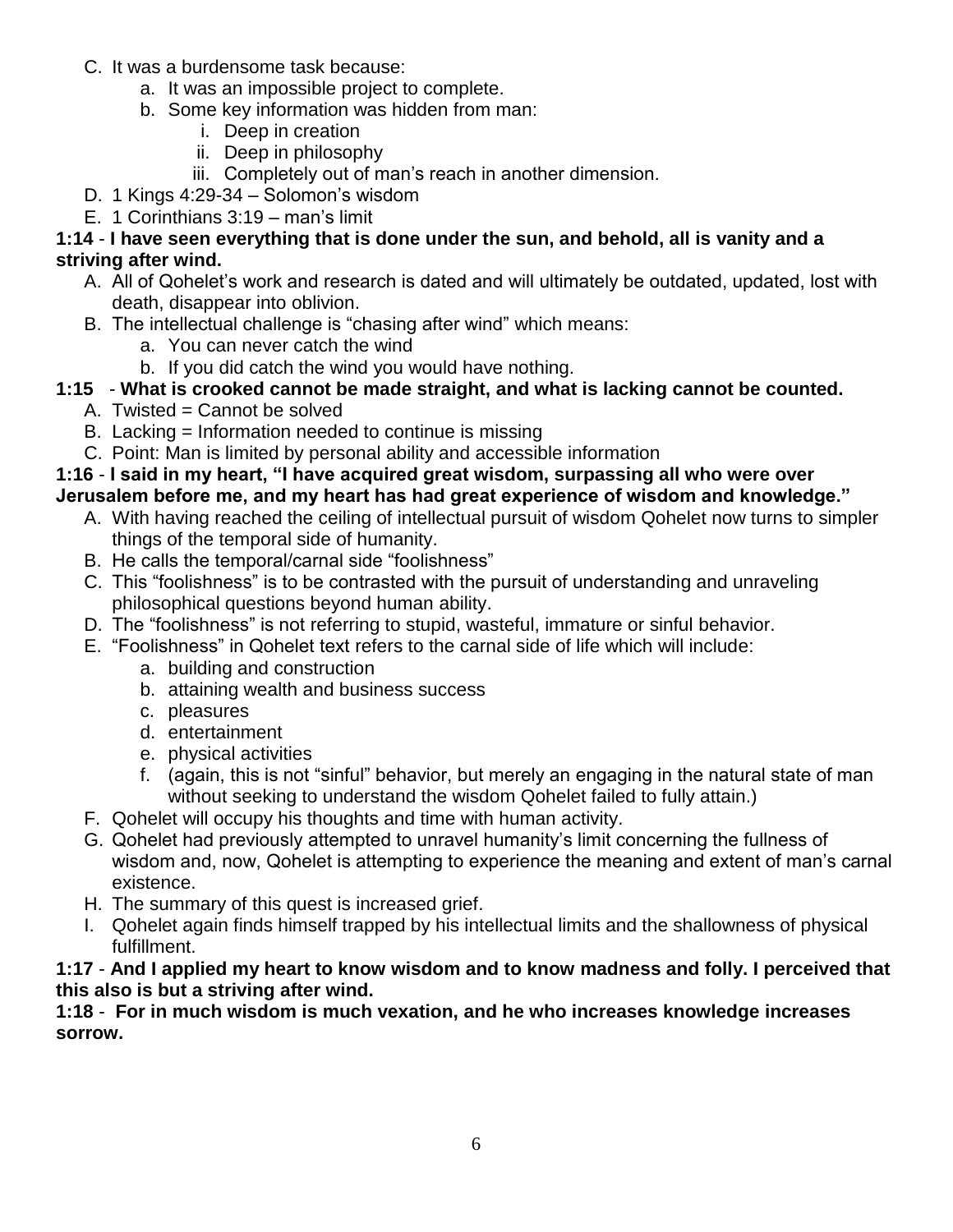## **Details of Qohelet's Pursuit of Foolishness, Carnal, Temporal, Laughter, Pleasure, Construction, etc.**

#### **2:1** - **I said in my heart, "Come now, I will test you with pleasure; enjoy yourself." But behold, this also was vanity**.

- A. "Test you" is meant to say he will:
	- a. Experiment…
	- b. Examine…
	- c. Experience…these things to attempt to unravel their meaning, results, benefits and limits
- B. Basic question: Does the pursuit of temporary things ("foolishness")…
	- a. …explain why we are here?
	- b. …fulfill our created purpose?
	- c. ….produce eternal results?
	- d. …ultimately satisfy the sane man?
- C. Basic Summary: This test produces the same basic results as Qohelet's pursuit of wisdom. The pursuit and development of the "foolish" (carnal, temporal, etc.) ultimately unravels and cannot hold together long enough to provide real answers.

#### **2:2** - **I said of laughter, "It is mad," and of pleasure, "What use is it?"**

- A. Laughter is temporary and at best a momentary distraction.
- B. Pleasure (fun) produces nothing of eternal purpose.
- C. NOTE: Laughter and Pleasure are NOT sinful or evil, but they are not an indication that the ultimate meaning has been found or the ultimate purpose has been accomplished. Qohelet does not equate laughter, pleasure, fun with evil. These are far from wrong, but they are far from leading Qohelet to a conclusion.
- D. Basically: There is nothing to be seen here.
- E. Laughter and fun are not to be stopped, but don't think you have found the meaning to life because you are having fun and laughing.

#### **2:3** - **I searched with my heart how to cheer my body with wine—my heart still guiding me with wisdom—and how to lay hold on folly, till I might see what was good for the children of man to do under heaven during the few days of their life.**

- A. Qohelet experimented, experience and tested wine.
- B. Wine dulls the senses and alleviates pain of life including physical, emotional, mental, etc.
- C. Qohelet did not become a drunkard and did not set out to find the meaning of life by abusing alcohol.
- D. Qohelet appears to be involved in a test to see if things are clearer and if a better balance in his understanding of life can be attained if he takes the edge off with wine.
- E. Qohelet is continuing his experimenting, experiencing the carnal opportunities in life.
- F. The question could be stated like this, "In the few days of their lives" is it best to spend those days medicated with wine?
- G. NOTE: This was not a sin anymore than laughter (2:2) and the construction of building projects (next in 2:4). If wine is evil then so is laughter and building projects.
- H. The conclusion is that these things are carnal, foolish and empty if this is all you have.

#### **2:4** - **I made great works. I built houses and planted vineyards for myself.**

A. "I undertook great projects" could be translated: "I enlarged my spheres of activity."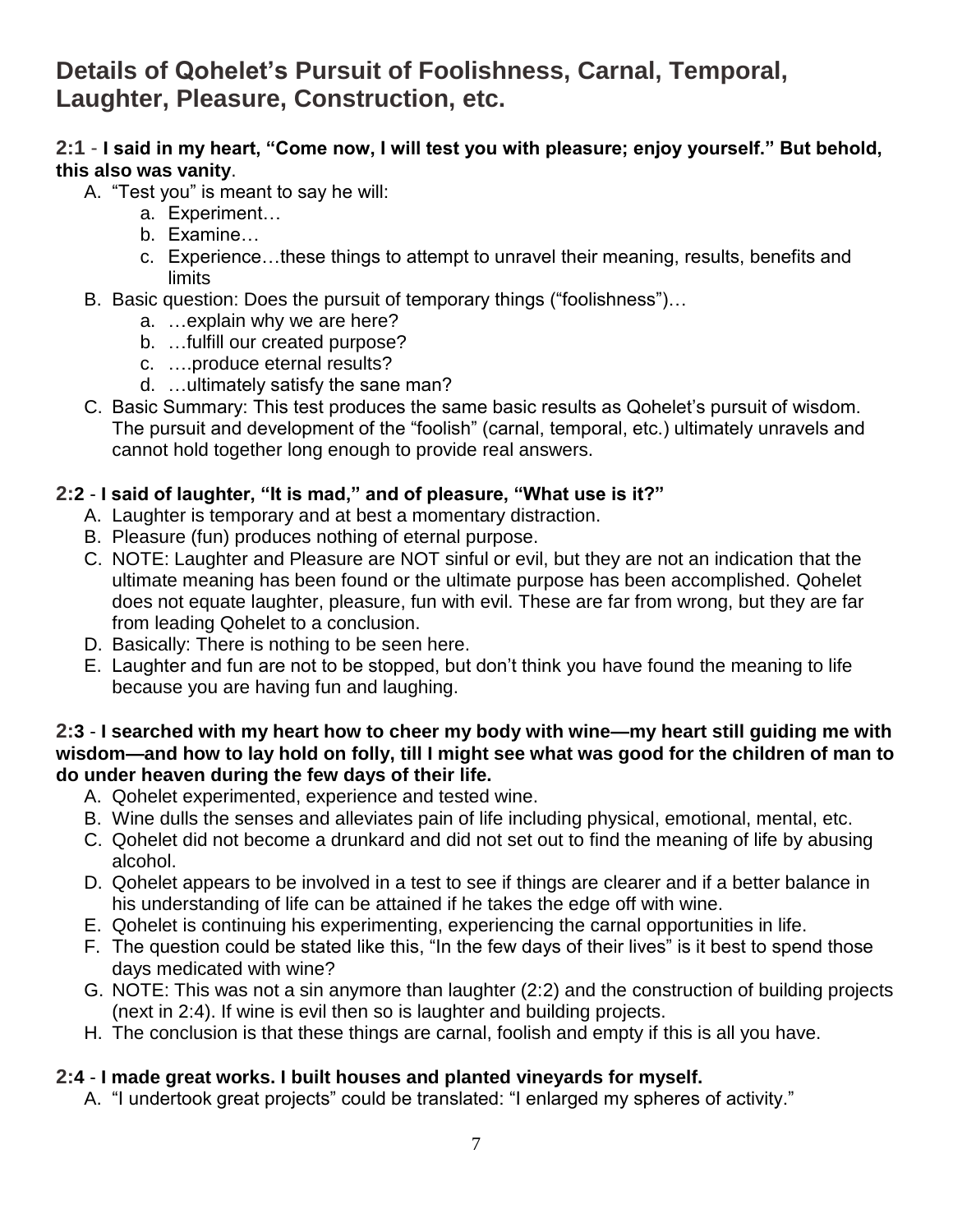- B. Key phrase is found in words like "my spheres" and "for myself". This seems to be referring to self-improvement projects.
- C. Solomon's building projects: a. 1 Kings 7; 9:1; 10:21 and 2 Chronicles 8:3-6.

#### **2:5** - **I made myself gardens and parks, and planted in them all kinds of fruit trees.**

A. The great gardens could refer to the development and expansion of the Kings Gardens SE of Jerusalem watered by canals and channels from the Gihon Springs that watered the Kidron Valley

#### **2:6 - I made myself pools from which to water the forest of growing trees.**

A. Three ancient stone pools can be found in the Valley of Artas SW of Jerusalem traditionally called the Pools of Solomon.





- B. The following is from Wikipedia (https://en.wikipedia.org/wiki/Solomon%27s\_Pools )
	- a. The three large [reservoirs,](https://en.wikipedia.org/wiki/Reservoir) following each other in line, stand several dozen meters apart, each pool with a roughly 20 foot drop to the next. They are rectangular or trapezoidal in shape, partly hewn into the bedrock and partly built, between 387-587 feet long and 26-52 feet deep, with a total capacity of well over 75 million US gallons. The pools were part of a complex ancient water system, initially built between sometime around 100 BC and 30 AD.

**2:7** - **I bought male and female slaves, and had slaves who were born in my house. I had also great possessions of herds and flocks, more than any who had been before me in Jerusalem.**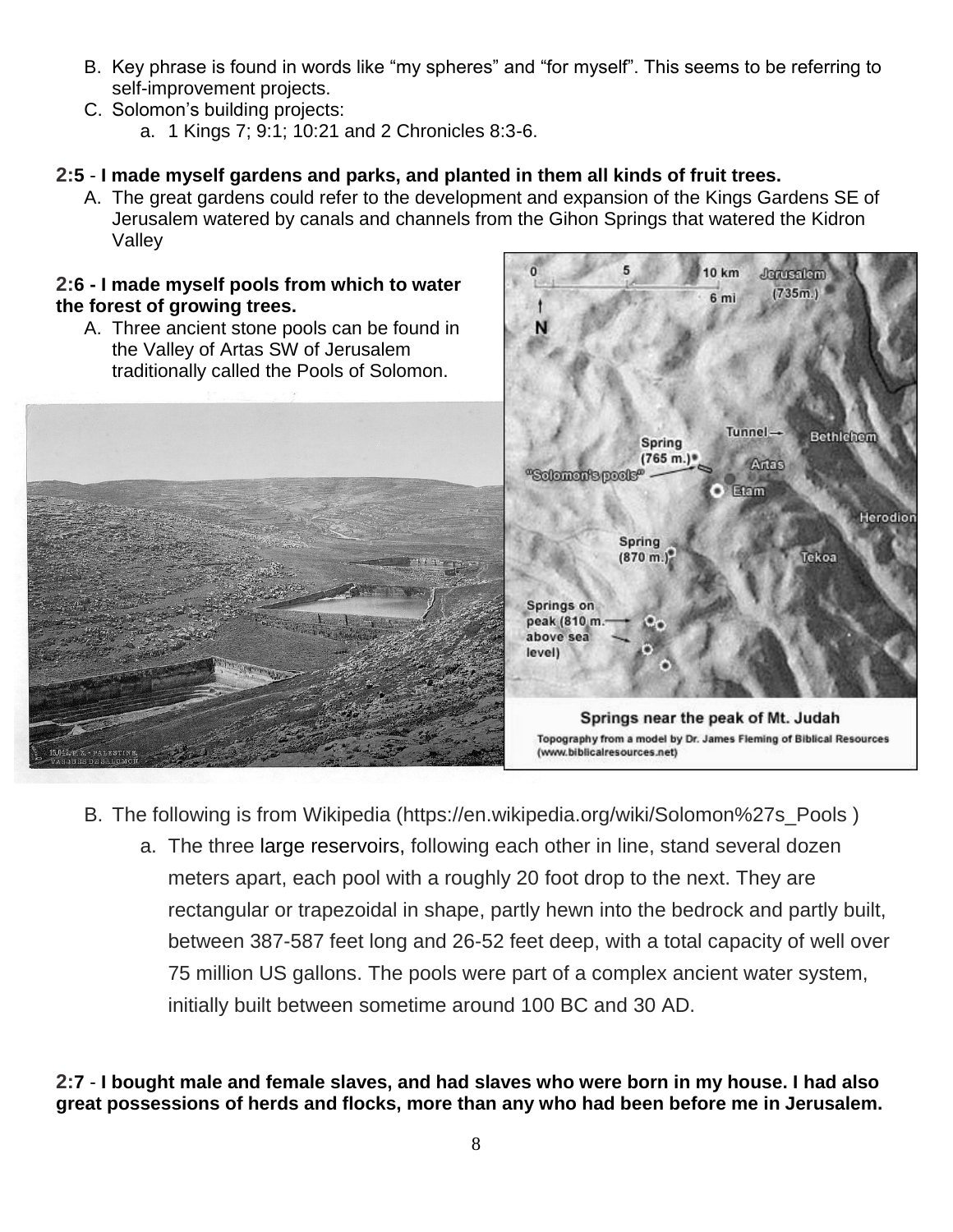A. Solomon's ownership of slaves, herds and flocks is in 1 Kings 4:20-23

#### **2:8** - **I also gathered for myself silver and gold and the treasure of kings and provinces. I got singers, both men and women, and many concubines, the delight of the sons of man.**

- A. Solomon was a patron of the arts.
- B. Solomon supported the development music and invested in the presentation of arts such as music.

#### **2:9** - **So I became great and surpassed all who were before me in Jerusalem. Also my wisdom remained with me.**

- A. Restates 2:3 where Solomon's pursuit of the carnal, natural, foolish, pleasures was identified as an experiment designed to for research the meaning of existence, the purpose for man and the answers to life.
- B. Qohelet was guided by his wisdom, not his sin nature or the loss of self-control.
- C. The result of his research in this area also confirmed to him that the answers to life are not available to man.

**2:10** - And whatever my eyes desired I did not keep from them. I kept my heart from no pleasure, for my heart found pleasure in all my toil, and this was my reward for all my toil.

**2:11** - Then I considered all that my hands had done and the toil I had expended in doing it, and behold, all was vanity and a striving after wind, and there was nothing to be gained under the sun.

- A. Qohelet had worked hard and had invested his time for these results
- B. But, Qohelet investment did not equal his gain in understanding or his attainment of meaningful answers.

# **The Result of the Foolishness Research Project (Ecc. 2:12-17)**

#### **2:12** - **So I turned to consider wisdom and madness and folly. For what can the man do who comes after the king? Only what has already been done.**

- A. 2:12a Solomon compared his research results for "Wisdom, Knowledge and Intellect" with his research results for "Foolish, Carnal, Laughter, Building, Pleasure"
- B. 2:12b is difficult to translate and interpret
	- a. Literal Hebrew is:

#### *"What is the man who will come after the king when they have already made?"*

- i. "made" could mean "crowned", but this is the wrong word to use if that is the reference
- ii. "What is the man" finds equals in:
	- 1. Ps. 8:4
	- 2. Ps. 144:3
	- 3. Job 7:17
- iii. "man" is Hebrew *'adam* is used throughout Ecclesiastes to refer to the human race stemming form Adam of Genesis 2-4.
	- 1. "man" or, the seed of Adam, in Ecclesiastes is mortal, foolish, futile and evil.
	- 2. "the king" is a term that could be referring to the original king, the first man, Adam. Adam was the first king and representation of all men. (The text would otherwise be saying, "Who is the adam who will come after adam."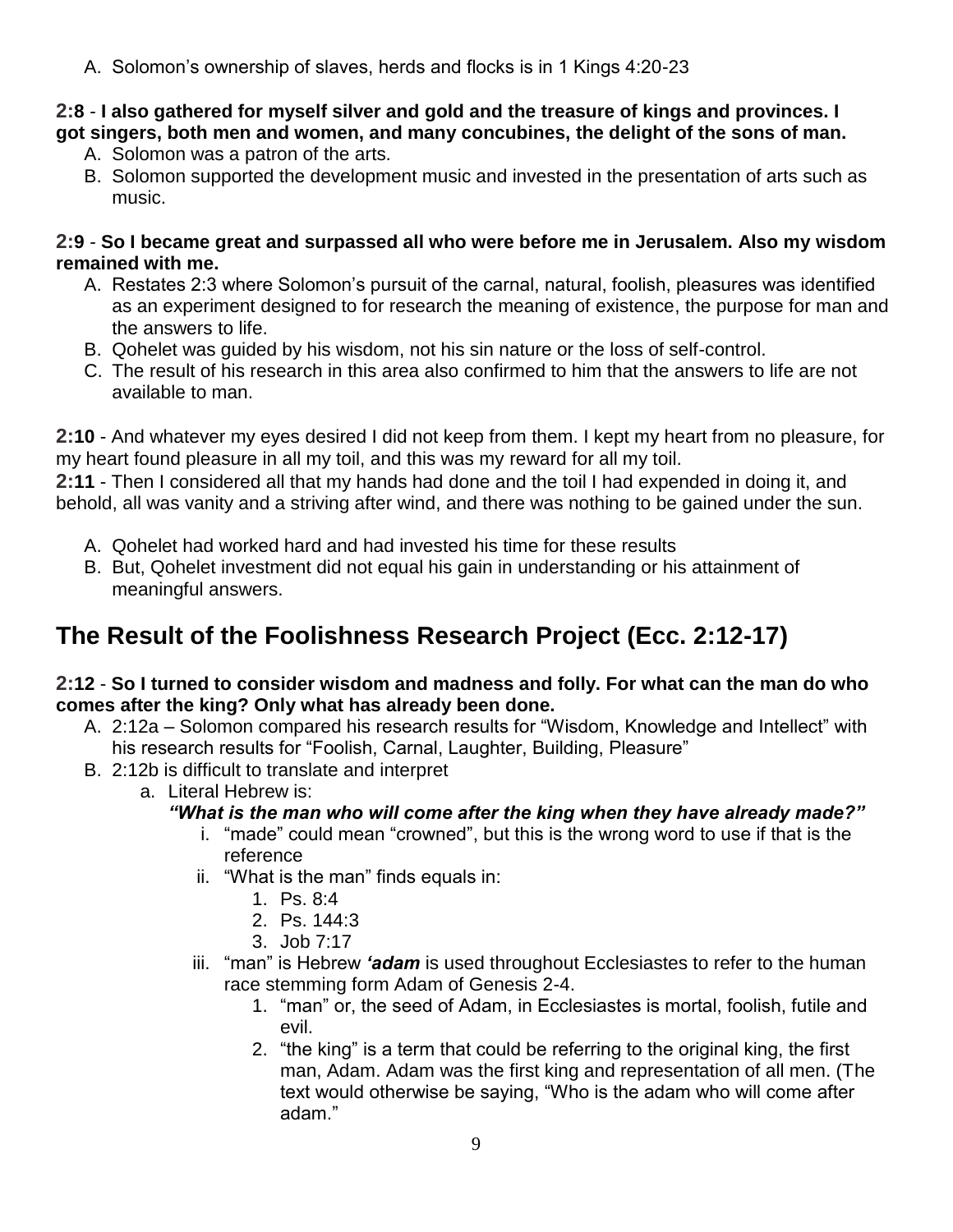- iv. "Who they have already made" would simply be a reference to the plural godhead of Genesis 1:26 when the first man was created.
- b. The point of 2:12b would then be:
	- i. What are the chances a descendent from Adam will come along that will be different or an improved version of the original Adam? None. All descendents of Adam will never be able to see or understand more than the original Adam. So mankind remains limited and will continue to see life unravel with no meaning.
- c. Modern attempts to translate 2:12b:
	- i. "What more can the king's successor do than what has already been done."
		- 1. This is a paraphrase of a text that has had to make emends to the text to make sense
		- 2. This assumes the text is saying, "After King Solomon's investigation what more can be added to his research? Nothing."
		- 3. The king (Solomon) is stating his concern that the king who follows him (Rehoboam) will be lacking wisdom, virtue and experience necessary to appreciate all of Solomon's understanding and will be incapable of managing all of Solomon's possessions.
- d. The Septuagint considers "king" to refer to wise council which has been abandoned
- e. The Vulgate considers "king" to be God
- f. The Targum sees the statement communicating the thought that no one should or could reverse a royal decree after it has been implemented.

**2:13** - Then I saw that there is more gain in wisdom than in folly, as there is more gain in light than in darkness.

- A. Even though both wisdom and foolishness are lacking to reach the ultimate destination, a comparison of Qolehlet research concludes this:
	- a. Wisdom = Light
	- b. Foolishness = Darkness
- B. Light means you are aware of your surroundings, but it still does not empower you to alter or change your surroundings.
- C. Darkness means you are not even aware of your surroundings, but because of this darkness you are also unaware of the helpless, meaningless condition you are in, so it is easier and less painful to eat, drink and be merry while you wait for the ultimate disaster.
- D. Note: The possession of wisdom or a life of carnality does NOT change the path or the destination for the person (the wise man or the fool). Both end up the same – dead in a grave.
- E. The difference is the wise can see the danger coming and at least anticipate his fate and his end. But the fool is surprised by everything and cannot anticipate reality.
- F. Often the fool can create a false perception of reality and dilute his awareness of the obvious disastrous fate of man.

#### **2:14** - **The wise person has his eyes in his head, but the fool walks in darkness. And yet I perceived that the same event happens to all of them.**

A. The wise see death, anticipate death, contemplate death, but still cannot stop death or escape death.

#### **2:15** - **Then I said in my heart, "What happens to the fool will happen to me also. Why then have I been so very wise?" And I said in my heart that this also is vanity.**

A. Qohelet is sobered by his own mortality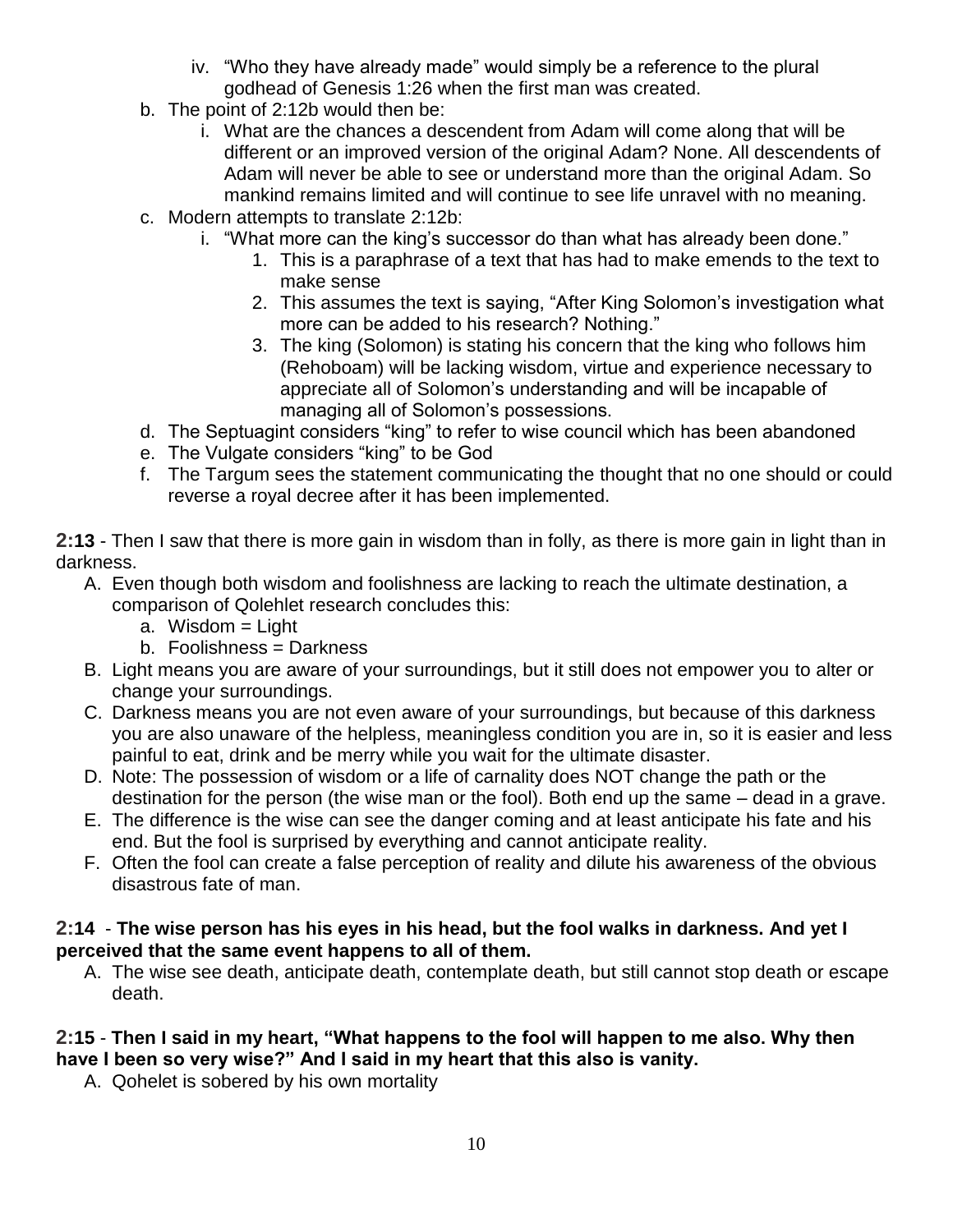#### **2:16** - **For of the wise as of the fool there is no enduring remembrance, seeing that in the days to come all will have been long forgotten. How the wise dies just like the fool!**

- A. In his realization of mortality the wise, intellectual vainly attempts is to try to leave behind some great contribution or history altering information that will cause others to always remember him. In a sense, attempt to achieve immortality by being eternally remembered through the coming generations.
- B. The reality is that this may work for a few generations, but ultimately the wise, history-altering intellectual will be forgotten (as will his contribution). This is similar to the fool who left nothing.

#### **2:17** - **So I hated life, because what is done under the sun was grievous to me, for all is vanity and a striving after wind.**

- A. The conclusion of this research:
	- a. Qohelet had previously chosen the way of wisdom over foolishness because he anticipated some lasting fame, recognition, or eternal value.
	- b. But, the research showed Qohelet that philosophy is an illusion. The wise are caught in a false philosophy that is best compared to choosing the wind. (Which cannot be caught, and if it is caught you have caught nothing.)
	- c. NOTE: This does not mean wisdom is wrong or worthless. Nor is it better to be foolish, ignorant and unaware.
	- d. THE POINT is do not try to think wisdom, intellect or knowledge, can be used to escape the hopeless reality of life.
	- e. Wisdom simply gives you the light to see the hopeless state of life
	- f. Foolishness simply keeps you in the dark concerning our hopelessness.
	- g. Wisdom is better because at least it lets you know there is a problem AND you have no available answer!!

#### **2:18** - **I hated all my toil in which I toil under the sun, seeing that I must leave it to the man who will come after me**,

A. "Toil" –

- a. the root is used repeatedly in 2:18-26
- b. words with this root refer to both:
	- i. the toil/labor of the man
	- ii. the earnings/profits of the man's labor

#### **2:19** - **and who knows whether he will be wise or a fool? Yet he will be master of all for which I toiled and used my wisdom under the sun. This also is vanity.**

- A. The meaning of life is NOT to make the world a better placed for your children because they may squander it.
- B. The people who follow may not appreciate your work or your product.

#### **2:20** - **So I turned about and gave my heart up to despair over all the toil of my labors under the sun,**

A. The understanding Qohelet gained caused him to sink into disillusionment

**2:21** - **because sometimes a person who has toiled with wisdom and knowledge and skill must leave everything to be enjoyed by someone who did not toil for it. This also is vanity and a great evil.**

- A. At death a man loses his:
	- a. Possessions
	- b. Skill set
	- c. Intelligence
	- d. Intellectual advances and understanding